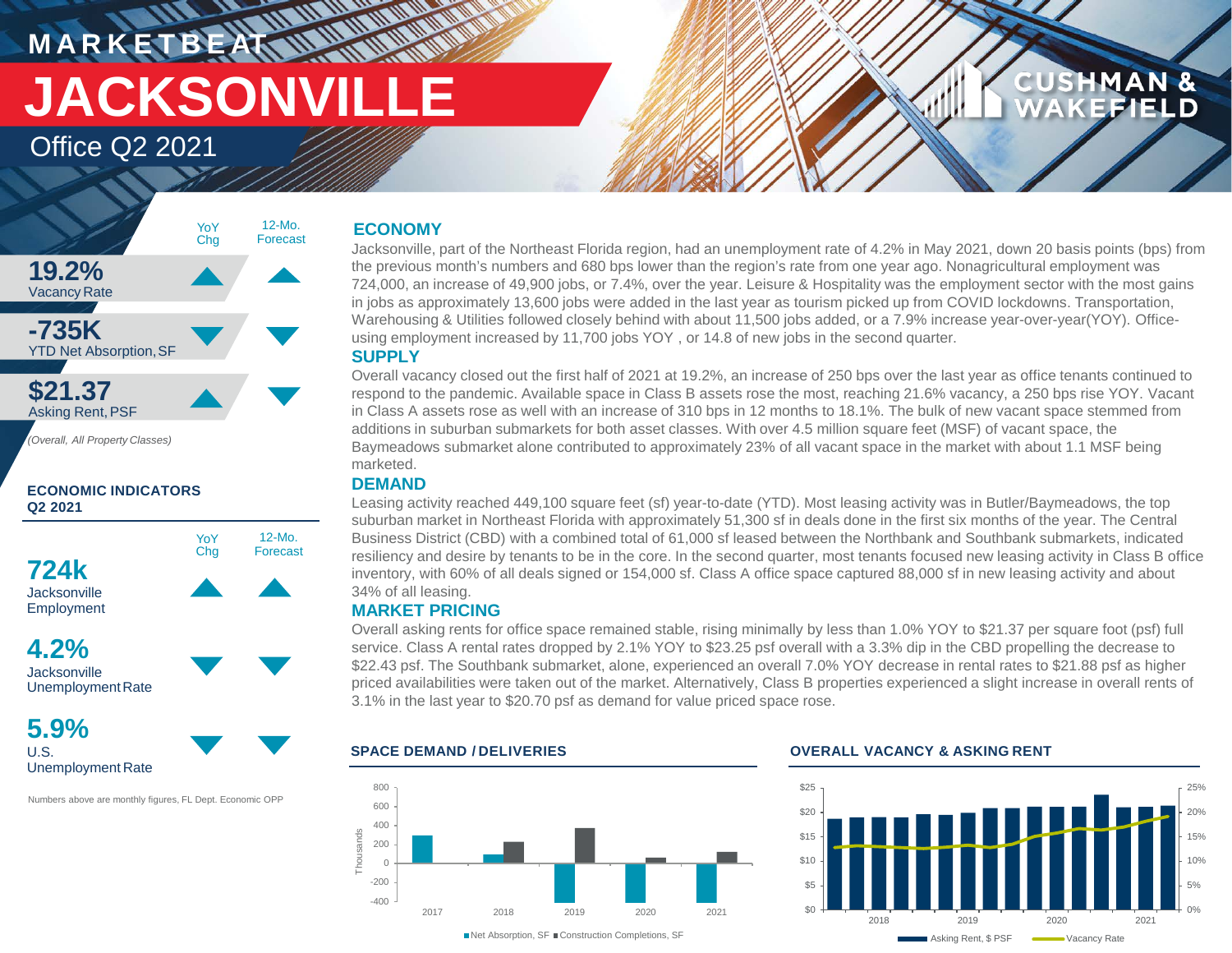## **M A R K E T B E AT**

## Office Q2 2021 **JACKSONVILLE**

**THE HEAD AND AND** 

## **CUSHMAN &<br>WAKEFIELD**

## **MARKET STATISTICS**

| <b>SUBMARKET</b>           | <b>INVENTORY</b><br>(SF) | <b>DIRECT VACANT</b><br>(SF) | <b>SUBLET VACANT</b><br>(SF) | <b>OVERALL</b><br><b>VACANCY RATE</b> | <b>CURRENT QTR</b><br><b>OVERALL NET</b><br><b>ABSORPTION</b> | <b>YTD OVERALL</b><br><b>ABSORPTION (SF)</b> | <b>YTD LEASING</b><br><b>ACTIVITY (SF)</b> | <b>UNDER CNSTR</b><br>(SF) | <b>OVERALL AVG</b><br><b>ASKING RENT</b><br>(ALL CLASSES)* | <b>OVERALL AVG</b><br><b>ASKING RENT</b><br>(CLASS A)* |
|----------------------------|--------------------------|------------------------------|------------------------------|---------------------------------------|---------------------------------------------------------------|----------------------------------------------|--------------------------------------------|----------------------------|------------------------------------------------------------|--------------------------------------------------------|
| Northbank                  | 4,922,764                | 951,886                      | 80,030                       | 21.0%                                 | $-23,398$                                                     | $-38,814$                                    | 52,371                                     | $\circ$                    | \$22.78                                                    | \$23.20                                                |
| Southbank                  | 1,979,138                | 75,493                       | 84,038                       | 8.1%                                  | 4,118                                                         | $-94,045$                                    | 25,951                                     | $\overline{0}$             | \$18.24                                                    | \$18.17                                                |
| <b>CBD</b>                 | 6,901,902                | 1,027,379                    | 164,068                      | 17.3%                                 | $-19,280$                                                     | $-132,859$                                   | 78,322                                     | $\mathbf{0}$               | \$22.10                                                    | \$22.43                                                |
| Arlington                  | 713,884                  | 123,220                      | 7,190                        | 18.3%                                 | 7,203                                                         | 7,974                                        | 14,504                                     | $\mathbf{0}$               | \$15.32                                                    | N/A                                                    |
| Baymeadows                 | 4,174,014                | 775,665                      | 275,605                      | 25.2%                                 | $-132, 124$                                                   | $-122,136$                                   | 83,099                                     | $\mathbf{0}$               | \$19.69                                                    | \$21.58                                                |
| <b>Beaches</b>             | 688.045                  | 106,041                      | 3,800                        | 16.0%                                 | $-59.236$                                                     | $-55,679$                                    | 60,789                                     | $\mathbf{0}$               | \$27.72                                                    | \$27.74                                                |
| Deerwood Park              | 4,035,931                | 560,207                      | 53,011                       | 15.2%                                 | $-18,894$                                                     | $-116,832$                                   | 36,044                                     | $\mathbf{0}$               | \$23.55                                                    | \$24.43                                                |
| Mandarin                   | 1,283,918                | 205,472                      | 53,495                       | 20.2%                                 | $-24,807$                                                     | $-90,523$                                    | 59,587                                     | $\overline{0}$             | \$22.47                                                    | \$25.73                                                |
| Northside                  | 30,000                   | 1,730                        | $\mathbf{0}$                 | 5.8%                                  | $-1,730$                                                      | $-1,730$                                     | 1,730                                      | $\overline{0}$             | N/A                                                        | N/A                                                    |
| Orange Park/Clay County    | 494,605                  | 110,050                      | $\circ$                      | 22.3%                                 | $-76,667$                                                     | $-76,543$                                    | $\mathbf{0}$                               | $\mathbf{0}$               | \$22.10                                                    | \$23.25                                                |
| Southpoint                 | 3,269,582                | 508,530                      | 175,467                      | 20.9%                                 | 11,065                                                        | $-184,084$                                   | 82,684                                     | $\mathbf{0}$               | \$21.88                                                    | \$24.23                                                |
| Southside                  | 1,785,820                | 236,291                      | $\overline{0}$               | 13.2%                                 | 7,613                                                         | 49,459                                       | 28,615                                     | $\overline{0}$             | \$16.70                                                    | \$28.70                                                |
| St. John's County          | 409,077                  | 186,150                      | $\mathbf 0$                  | 45.5%                                 | $-6,289$                                                      | $-12,054$                                    | 3.774                                      | $\mathbf{0}$               | \$18.71                                                    | N/A                                                    |
| Westside                   | 79,216                   | $\mathbf{0}$                 | $\Omega$                     | 0.0%                                  | $\Omega$                                                      | $\mathbf{0}$                                 | $\Omega$                                   | $\Omega$                   | N/A                                                        | N/A                                                    |
| <b>NON-CBD TOTALS</b>      | 16,964,092               | 2,813,356                    | 568,568                      | 19.9%                                 | $-293,866$                                                    | $-602,148$                                   | 370,826                                    | $\bf{0}$                   | \$21.08                                                    | \$24.50                                                |
| <b>JACKSONVILLE TOTALS</b> | 23,865,994               | 3,840,735                    | 732,636                      | 19.2%                                 | $-313,146$                                                    | $-735,007$                                   | 449,148                                    |                            | \$21.37                                                    | \$23.25                                                |
|                            |                          |                              |                              |                                       |                                                               |                                              |                                            |                            |                                                            | *Rental rates reflect full service asking              |

#### **KEY LEASE TRANSACTIONS Q2 2021**

| <b>PROPERTY</b>   | <b>SUBMARKET</b> | <b>TENANT</b>                      |        | <b>TYPE</b>       |
|-------------------|------------------|------------------------------------|--------|-------------------|
| 301 W Bay Street  | Northbank        | Valor Intelligent Processing       | 29.126 | Sublease          |
| 8649 Baypine Road | Baymeadows       | Episcopal Children's Services, Inc | 16.250 | <b>Direct</b>     |
| 5011 Gate Parkway | Deerwood Park    | Office Evolution                   | 10,562 | Renewal/Expansion |

*\*Renewals are not included in leasing activity*

#### **KEY SALES TRANSACTIONS Q2 2021**

| <b>PROPERTY</b>             | <b>SUBMARKET</b> | <b>SELLER / BUYER</b>                                      | SF      | <b>PRICE/S PSF</b> |
|-----------------------------|------------------|------------------------------------------------------------|---------|--------------------|
| 5210/5200/5220 Belfort Road | Southpoint       | Westport Capital Partners   Westport Capital Partners, LLC | 298,500 | \$43M   \$144      |
| 6867 N Southpoint Drive     | Southpoint       | South State Bank   First Coast Energy, L.L.P.              | 37,850  | $$3.0M$$ $$80$     |

## **KEY CONSTRUCTION COMPLETIONS Q2 2021**

| <b>PROPERTY</b>         | <b>SUBMARKET</b>  | <b>MAJOR TENANT</b> |         | <b>OWNER / DEVELOPER</b>                      |
|-------------------------|-------------------|---------------------|---------|-----------------------------------------------|
| 100 Palmetto Park Place | St. John's County |                     | 125,000 | Van Trust Real Estate   Van Trust Real Estate |